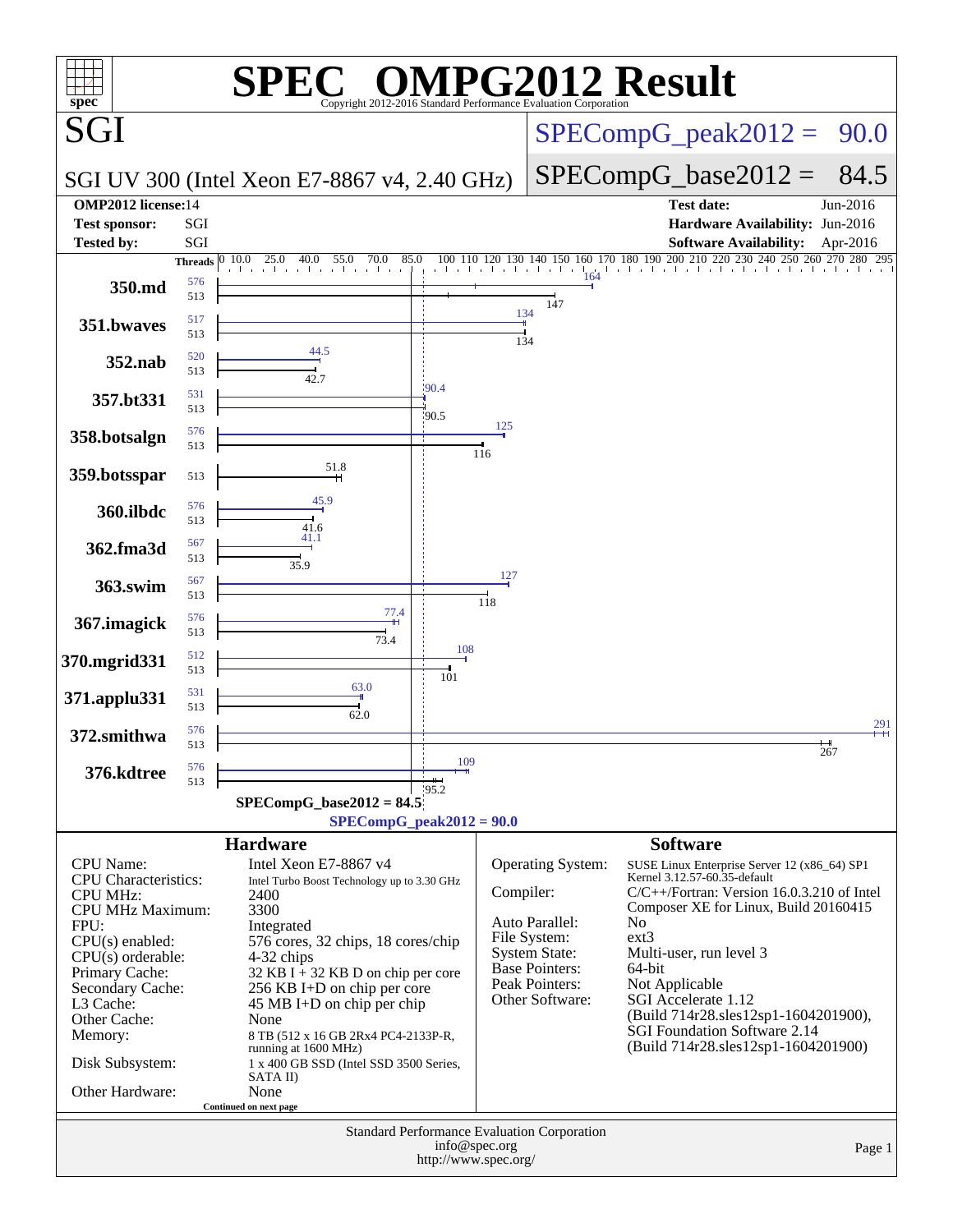$SPECompG_peak2012 = 90.0$  $SPECompG_peak2012 = 90.0$ 

SGI UV 300 (Intel Xeon E7-8867 v4, 2.40 GHz)

 $SPECompG_base2012 = 84.5$  $SPECompG_base2012 = 84.5$ 

**[OMP2012 license:](http://www.spec.org/auto/omp2012/Docs/result-fields.html#OMP2012license)**14 **[Test date:](http://www.spec.org/auto/omp2012/Docs/result-fields.html#Testdate)** Jun-2016

SGI

**[Test sponsor:](http://www.spec.org/auto/omp2012/Docs/result-fields.html#Testsponsor)** SGI **[Hardware Availability:](http://www.spec.org/auto/omp2012/Docs/result-fields.html#HardwareAvailability)** Jun-2016

**[Tested by:](http://www.spec.org/auto/omp2012/Docs/result-fields.html#Testedby)** SGI SOL SGI SOFTWARE AVAILABILITY: Apr-2016 [Base Threads Run:](http://www.spec.org/auto/omp2012/Docs/result-fields.html#BaseThreadsRun) 513<br>Minimum Peak Threads: 512 [Minimum Peak Threads:](http://www.spec.org/auto/omp2012/Docs/result-fields.html#MinimumPeakThreads)

[Maximum Peak Threads:](http://www.spec.org/auto/omp2012/Docs/result-fields.html#MaximumPeakThreads) 576

| <b>Results Table</b>                                                                                     |     |                        |       |                |       |                |       |                        |             |              |                |              |                |              |
|----------------------------------------------------------------------------------------------------------|-----|------------------------|-------|----------------|-------|----------------|-------|------------------------|-------------|--------------|----------------|--------------|----------------|--------------|
|                                                                                                          |     |                        |       | <b>Base</b>    |       |                |       |                        | <b>Peak</b> |              |                |              |                |              |
| <b>Benchmark</b>                                                                                         |     | <b>Threads Seconds</b> | Ratio | <b>Seconds</b> | Ratio | <b>Seconds</b> | Ratio | <b>Threads Seconds</b> |             | <b>Ratio</b> | <b>Seconds</b> | <b>Ratio</b> | <b>Seconds</b> | <b>Ratio</b> |
| 350.md                                                                                                   | 513 | 31.4                   | 147   | 31.4           | 147   | 45.9           | 101   | 576                    | 28.3        | 164          | 41.2           | 112          | 28.3           | <u>164</u>   |
| 351.bwaves                                                                                               | 513 | 33.8                   | 134   | 33.7           | 134   | 33.8           | 134   | 517                    | 33.7        | 134          | 33.7           | 134          | 33.9           | 134          |
| $352$ .nab                                                                                               | 513 | 91.1                   | 42.7  | 91.2           | 42.7  | 91.2           | 42.7  | 520                    | 87.4        | 44.5         | 87.5           | 44.5         | 87.4           | 44.5         |
| 357.bt331                                                                                                | 513 | 52.4                   | 90.5  | 52.3           | 90.6  | 52.4           | 90.4  | 531                    | 52.4        | 90.4         | 52.4           | 90.5         | 52.5           | 90.4         |
| 358.botsalgn                                                                                             | 513 | 37.7                   | 116   | 37.6           | 116   | 37.5           | 116   | 576                    | 34.6        | 126          | 34.7           | <u>125</u>   | 34.9           | 125          |
| 359.botsspar                                                                                             | 513 | 101                    | 51.8  | 102            | 51.7  | 97.5           | 53.9  | 513                    | <b>101</b>  | 51.8         | 102            | 51.7         | 97.5           | 53.9         |
| 360.ilbdc                                                                                                | 513 | 85.7                   | 41.5  | 85.7           | 41.6  | 85.5           | 41.6  | 576                    | 77.6        | <u>45.9</u>  | 77.7           | 45.8         | 77.6           | 45.9         |
| 362.fma3d                                                                                                | 513 | 106                    | 35.9  | 106            | 36.0  | 106            | 35.9  | 567                    | 92.5        | 41.1         | 92.6           | 41.0         | 92.5           | 41.1         |
| $363$ .swim                                                                                              | 513 | 38.5                   | 118   | 38.4           | 118   | 38.4           | 118   | 567                    | 35.6        | <u>127</u>   | 35.7           | 127          | 35.6           | 127          |
| 367.imagick                                                                                              | 513 | 95.6                   | 73.5  | 95.7           | 73.4  | 96.1           | 73.2  | 576                    | 88.9        | 79.1         | 91.7           | 76.7         | 90.9           | <u>77.4</u>  |
| 370.mgrid331                                                                                             | 513 | 43.7                   | 101   | 43.7           | 101   | 43.5           | 102   | 512                    | 40.8        | 108          | 40.9           | 108          | 40.7           | 108          |
| 371.applu331                                                                                             | 513 | 98.6                   | 61.5  | 97.7           | 62.0  | 97.7           | 62.0  | 531                    | 96.1        | 63.0         | 97.3           | 62.3         | 95.7           | 63.3         |
| 372.smithwa                                                                                              | 513 | 20.3                   | 264   | 20.0           | 268   | 20.1           | 267   | 576                    | 18.4        | 291          | 18.3           | 293          | 18.7           | 287          |
| 376.kdtree                                                                                               | 513 | 47.8                   | 94.1  | 47.3           | 95.2  | 45.8           | 98.2  | 576                    | 41.0        | 110          | 41.4           | 109          | 43.4           | 104          |
| Results appear in the order in which they were run. Bold underlined text indicates a median measurement. |     |                        |       |                |       |                |       |                        |             |              |                |              |                |              |

#### **[Submit Notes](http://www.spec.org/auto/omp2012/Docs/result-fields.html#SubmitNotes)**

The config file option 'submit' was used. For all benchmarks threads were bound to cores using the following submit command: dplace -x2 \$command This binds threads in order of creation, beginning with the master thread on logical cpu 0, the first slave thread on logical cpu 1, and so on. The -x2 flag instructs dplace to skip placement of the lightweight OpenMP monitor thread, which is created prior to the slave threads.

### **[Operating System Notes](http://www.spec.org/auto/omp2012/Docs/result-fields.html#OperatingSystemNotes)**

Transparent Hugepages : Transparent Hugepages are disabled by echo never > /sys/kernel/mm/transparent\_hugepage/enabled

Software Environment: export KMP\_AFFINITY=disabled export KMP\_STACKSIZE=200M

Continued on next page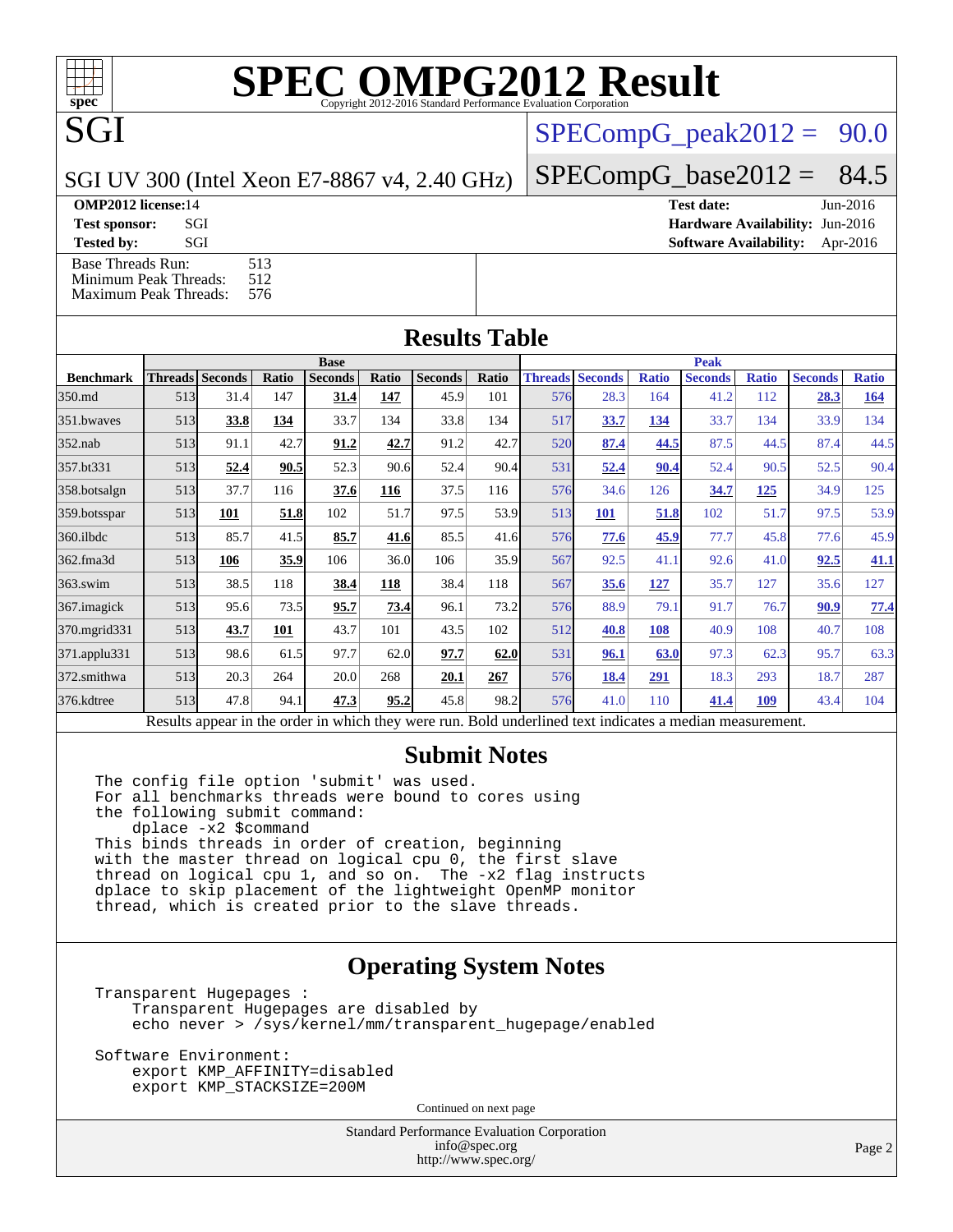

 $SPECompG_peak2012 = 90.0$  $SPECompG_peak2012 = 90.0$ 

SGI UV 300 (Intel Xeon E7-8867 v4, 2.40 GHz)

 $SPECompG_base2012 = 84.5$  $SPECompG_base2012 = 84.5$ 

**[OMP2012 license:](http://www.spec.org/auto/omp2012/Docs/result-fields.html#OMP2012license)**14 **[Test date:](http://www.spec.org/auto/omp2012/Docs/result-fields.html#Testdate)** Jun-2016 **[Test sponsor:](http://www.spec.org/auto/omp2012/Docs/result-fields.html#Testsponsor)** SGI **[Hardware Availability:](http://www.spec.org/auto/omp2012/Docs/result-fields.html#HardwareAvailability)** Jun-2016 **[Tested by:](http://www.spec.org/auto/omp2012/Docs/result-fields.html#Testedby)** SGI SOL SGI SOFTWARE AVAILABILITY: Apr-2016

#### **[Operating System Notes \(Continued\)](http://www.spec.org/auto/omp2012/Docs/result-fields.html#OperatingSystemNotes)**

 export KMP\_SCHEDULE=static,balanced export OMP\_DYNAMIC=FALSE ulimit -s unlimited

#### **[Platform Notes](http://www.spec.org/auto/omp2012/Docs/result-fields.html#PlatformNotes)**

Intel Hyperthreading set to Disabled

## **[Base Compiler Invocation](http://www.spec.org/auto/omp2012/Docs/result-fields.html#BaseCompilerInvocation)**

[C benchmarks](http://www.spec.org/auto/omp2012/Docs/result-fields.html#Cbenchmarks): [icc](http://www.spec.org/omp2012/results/res2016q3/omp2012-20160613-00077.flags.html#user_CCbase_intel_icc_a87c68a857bc5ec5362391a49d3a37a6)

[C++ benchmarks:](http://www.spec.org/auto/omp2012/Docs/result-fields.html#CXXbenchmarks) [icpc](http://www.spec.org/omp2012/results/res2016q3/omp2012-20160613-00077.flags.html#user_CXXbase_intel_icpc_2d899f8d163502b12eb4a60069f80c1c)

[Fortran benchmarks](http://www.spec.org/auto/omp2012/Docs/result-fields.html#Fortranbenchmarks): [ifort](http://www.spec.org/omp2012/results/res2016q3/omp2012-20160613-00077.flags.html#user_FCbase_intel_ifort_8a5e5e06b19a251bdeaf8fdab5d62f20)

### **[Base Portability Flags](http://www.spec.org/auto/omp2012/Docs/result-fields.html#BasePortabilityFlags)**

 350.md: [-free](http://www.spec.org/omp2012/results/res2016q3/omp2012-20160613-00077.flags.html#user_baseFPORTABILITY350_md_free) 367.imagick: [-std=c99](http://www.spec.org/omp2012/results/res2016q3/omp2012-20160613-00077.flags.html#user_baseCPORTABILITY367_imagick_std_2ec6533b6e06f1c4a6c9b78d9e9cde24)

## **[Base Optimization Flags](http://www.spec.org/auto/omp2012/Docs/result-fields.html#BaseOptimizationFlags)**

[C benchmarks](http://www.spec.org/auto/omp2012/Docs/result-fields.html#Cbenchmarks):

[-O3](http://www.spec.org/omp2012/results/res2016q3/omp2012-20160613-00077.flags.html#user_CCbase_f-O3) [-xCORE-AVX2](http://www.spec.org/omp2012/results/res2016q3/omp2012-20160613-00077.flags.html#user_CCbase_f-xCORE-AVX2) [-ipo1](http://www.spec.org/omp2012/results/res2016q3/omp2012-20160613-00077.flags.html#user_CCbase_f-ipo_116921c2575d566c213f1dd5e08493d2) [-openmp](http://www.spec.org/omp2012/results/res2016q3/omp2012-20160613-00077.flags.html#user_CCbase_f-openmp) [-ansi-alias](http://www.spec.org/omp2012/results/res2016q3/omp2012-20160613-00077.flags.html#user_CCbase_f-ansi-alias) [-mcmodel=medium](http://www.spec.org/omp2012/results/res2016q3/omp2012-20160613-00077.flags.html#user_CCbase_f-mcmodel_3a41622424bdd074c4f0f2d2f224c7e5) [-shared-intel](http://www.spec.org/omp2012/results/res2016q3/omp2012-20160613-00077.flags.html#user_CCbase_f-shared-intel) [C++ benchmarks:](http://www.spec.org/auto/omp2012/Docs/result-fields.html#CXXbenchmarks) [-O3](http://www.spec.org/omp2012/results/res2016q3/omp2012-20160613-00077.flags.html#user_CXXbase_f-O3) [-xCORE-AVX2](http://www.spec.org/omp2012/results/res2016q3/omp2012-20160613-00077.flags.html#user_CXXbase_f-xCORE-AVX2) [-ipo1](http://www.spec.org/omp2012/results/res2016q3/omp2012-20160613-00077.flags.html#user_CXXbase_f-ipo_116921c2575d566c213f1dd5e08493d2) [-openmp](http://www.spec.org/omp2012/results/res2016q3/omp2012-20160613-00077.flags.html#user_CXXbase_f-openmp) [-ansi-alias](http://www.spec.org/omp2012/results/res2016q3/omp2012-20160613-00077.flags.html#user_CXXbase_f-ansi-alias) [-mcmodel=medium](http://www.spec.org/omp2012/results/res2016q3/omp2012-20160613-00077.flags.html#user_CXXbase_f-mcmodel_3a41622424bdd074c4f0f2d2f224c7e5) [-shared-intel](http://www.spec.org/omp2012/results/res2016q3/omp2012-20160613-00077.flags.html#user_CXXbase_f-shared-intel) [Fortran benchmarks](http://www.spec.org/auto/omp2012/Docs/result-fields.html#Fortranbenchmarks):

[-O3](http://www.spec.org/omp2012/results/res2016q3/omp2012-20160613-00077.flags.html#user_FCbase_f-O3) [-xCORE-AVX2](http://www.spec.org/omp2012/results/res2016q3/omp2012-20160613-00077.flags.html#user_FCbase_f-xCORE-AVX2) [-ipo1](http://www.spec.org/omp2012/results/res2016q3/omp2012-20160613-00077.flags.html#user_FCbase_f-ipo_116921c2575d566c213f1dd5e08493d2) [-openmp](http://www.spec.org/omp2012/results/res2016q3/omp2012-20160613-00077.flags.html#user_FCbase_f-openmp) [-mcmodel=medium](http://www.spec.org/omp2012/results/res2016q3/omp2012-20160613-00077.flags.html#user_FCbase_f-mcmodel_3a41622424bdd074c4f0f2d2f224c7e5) [-shared-intel](http://www.spec.org/omp2012/results/res2016q3/omp2012-20160613-00077.flags.html#user_FCbase_f-shared-intel) [-align array64byte](http://www.spec.org/omp2012/results/res2016q3/omp2012-20160613-00077.flags.html#user_FCbase_f-align_c9377f996e966d652baaf753401d4725)

## **[Peak Compiler Invocation](http://www.spec.org/auto/omp2012/Docs/result-fields.html#PeakCompilerInvocation)**

[C benchmarks](http://www.spec.org/auto/omp2012/Docs/result-fields.html#Cbenchmarks): [icc](http://www.spec.org/omp2012/results/res2016q3/omp2012-20160613-00077.flags.html#user_CCpeak_intel_icc_a87c68a857bc5ec5362391a49d3a37a6)

Continued on next page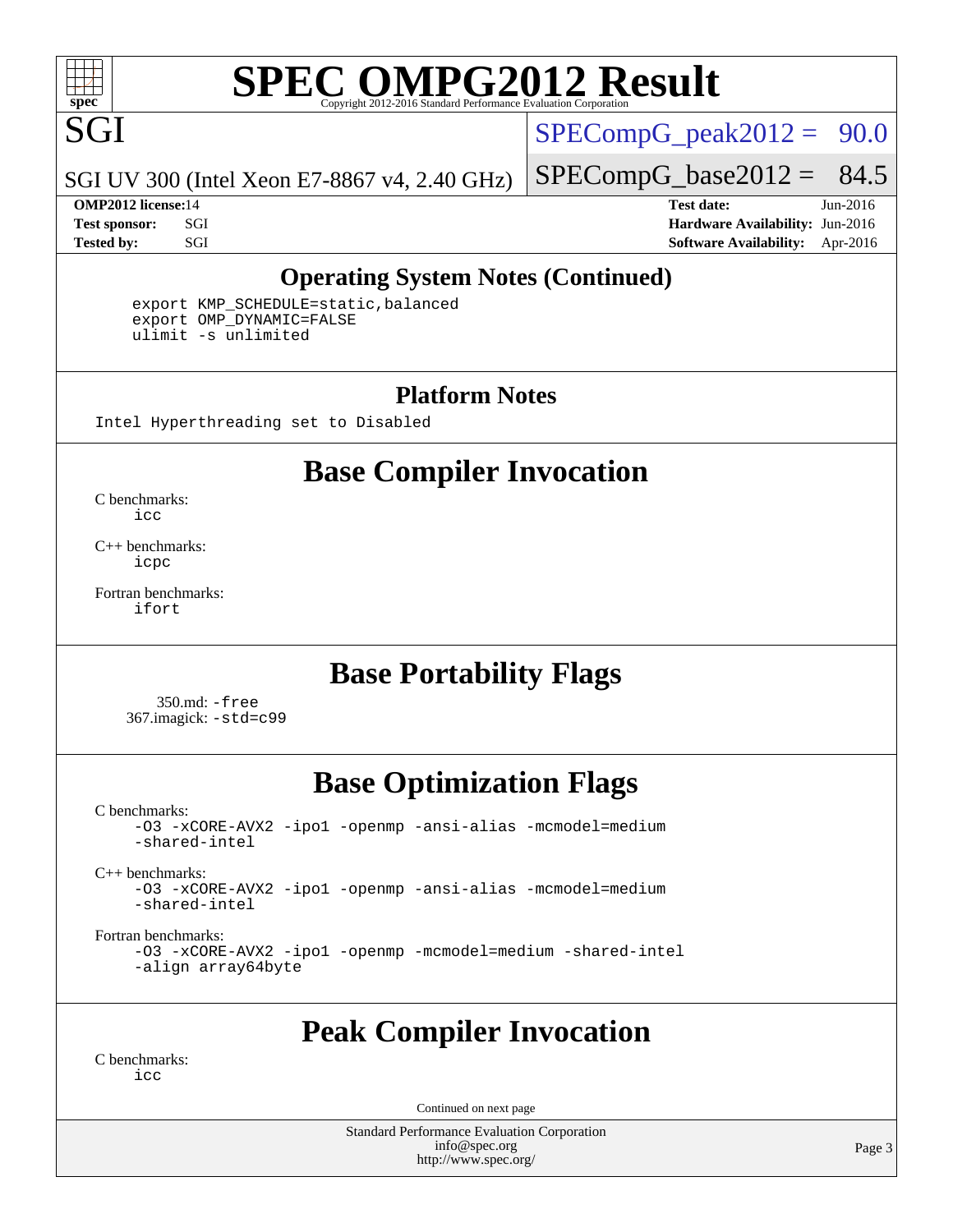

SGI UV 300 (Intel Xeon E7-8867 v4, 2.40 GHz)

 $SPECompG_peak2012 = 90.0$  $SPECompG_peak2012 = 90.0$ 

 $SPECompG_base2012 = 84.5$  $SPECompG_base2012 = 84.5$ 

**[OMP2012 license:](http://www.spec.org/auto/omp2012/Docs/result-fields.html#OMP2012license)**14 **[Test date:](http://www.spec.org/auto/omp2012/Docs/result-fields.html#Testdate)** Jun-2016 **[Test sponsor:](http://www.spec.org/auto/omp2012/Docs/result-fields.html#Testsponsor)** SGI **[Hardware Availability:](http://www.spec.org/auto/omp2012/Docs/result-fields.html#HardwareAvailability)** Jun-2016 **[Tested by:](http://www.spec.org/auto/omp2012/Docs/result-fields.html#Testedby)** SGI SOL SGI SOFTWARE AVAILABILITY: Apr-2016

## **[Peak Compiler Invocation \(Continued\)](http://www.spec.org/auto/omp2012/Docs/result-fields.html#PeakCompilerInvocation)**

[C++ benchmarks:](http://www.spec.org/auto/omp2012/Docs/result-fields.html#CXXbenchmarks) [icpc](http://www.spec.org/omp2012/results/res2016q3/omp2012-20160613-00077.flags.html#user_CXXpeak_intel_icpc_2d899f8d163502b12eb4a60069f80c1c)

[Fortran benchmarks](http://www.spec.org/auto/omp2012/Docs/result-fields.html#Fortranbenchmarks): [ifort](http://www.spec.org/omp2012/results/res2016q3/omp2012-20160613-00077.flags.html#user_FCpeak_intel_ifort_8a5e5e06b19a251bdeaf8fdab5d62f20)

**[Peak Portability Flags](http://www.spec.org/auto/omp2012/Docs/result-fields.html#PeakPortabilityFlags)**

 350.md: [-free](http://www.spec.org/omp2012/results/res2016q3/omp2012-20160613-00077.flags.html#user_peakFPORTABILITY350_md_free) 367.imagick: [-std=c99](http://www.spec.org/omp2012/results/res2016q3/omp2012-20160613-00077.flags.html#user_peakCPORTABILITY367_imagick_std_2ec6533b6e06f1c4a6c9b78d9e9cde24)

### **[Peak Optimization Flags](http://www.spec.org/auto/omp2012/Docs/result-fields.html#PeakOptimizationFlags)**

[C benchmarks](http://www.spec.org/auto/omp2012/Docs/result-fields.html#Cbenchmarks):

 352.nab: [-O3](http://www.spec.org/omp2012/results/res2016q3/omp2012-20160613-00077.flags.html#user_peakCOPTIMIZE352_nab_f-O3) [-xCORE-AVX2](http://www.spec.org/omp2012/results/res2016q3/omp2012-20160613-00077.flags.html#user_peakCOPTIMIZE352_nab_f-xCORE-AVX2) [-ipo1](http://www.spec.org/omp2012/results/res2016q3/omp2012-20160613-00077.flags.html#user_peakCOPTIMIZE352_nab_f-ipo_116921c2575d566c213f1dd5e08493d2) [-openmp](http://www.spec.org/omp2012/results/res2016q3/omp2012-20160613-00077.flags.html#user_peakCOPTIMIZE352_nab_f-openmp) [-ansi-alias](http://www.spec.org/omp2012/results/res2016q3/omp2012-20160613-00077.flags.html#user_peakCOPTIMIZE352_nab_f-ansi-alias) [-mcmodel=medium](http://www.spec.org/omp2012/results/res2016q3/omp2012-20160613-00077.flags.html#user_peakCOPTIMIZE352_nab_f-mcmodel_3a41622424bdd074c4f0f2d2f224c7e5) [-shared-intel](http://www.spec.org/omp2012/results/res2016q3/omp2012-20160613-00077.flags.html#user_peakCOPTIMIZE352_nab_f-shared-intel)

358.botsalgn: Same as 352.nab

359.botsspar: basepeak = yes

367.imagick: Same as 352.nab

372.smithwa: Same as 352.nab

[C++ benchmarks:](http://www.spec.org/auto/omp2012/Docs/result-fields.html#CXXbenchmarks)

[-O3](http://www.spec.org/omp2012/results/res2016q3/omp2012-20160613-00077.flags.html#user_CXXpeak_f-O3) [-xCORE-AVX2](http://www.spec.org/omp2012/results/res2016q3/omp2012-20160613-00077.flags.html#user_CXXpeak_f-xCORE-AVX2) [-ipo1](http://www.spec.org/omp2012/results/res2016q3/omp2012-20160613-00077.flags.html#user_CXXpeak_f-ipo_116921c2575d566c213f1dd5e08493d2) [-openmp](http://www.spec.org/omp2012/results/res2016q3/omp2012-20160613-00077.flags.html#user_CXXpeak_f-openmp) [-ansi-alias](http://www.spec.org/omp2012/results/res2016q3/omp2012-20160613-00077.flags.html#user_CXXpeak_f-ansi-alias) [-mcmodel=medium](http://www.spec.org/omp2012/results/res2016q3/omp2012-20160613-00077.flags.html#user_CXXpeak_f-mcmodel_3a41622424bdd074c4f0f2d2f224c7e5) [-shared-intel](http://www.spec.org/omp2012/results/res2016q3/omp2012-20160613-00077.flags.html#user_CXXpeak_f-shared-intel)

[Fortran benchmarks](http://www.spec.org/auto/omp2012/Docs/result-fields.html#Fortranbenchmarks):

[-O3](http://www.spec.org/omp2012/results/res2016q3/omp2012-20160613-00077.flags.html#user_FCpeak_f-O3) [-xCORE-AVX2](http://www.spec.org/omp2012/results/res2016q3/omp2012-20160613-00077.flags.html#user_FCpeak_f-xCORE-AVX2) [-ipo1](http://www.spec.org/omp2012/results/res2016q3/omp2012-20160613-00077.flags.html#user_FCpeak_f-ipo_116921c2575d566c213f1dd5e08493d2) [-openmp](http://www.spec.org/omp2012/results/res2016q3/omp2012-20160613-00077.flags.html#user_FCpeak_f-openmp) [-mcmodel=medium](http://www.spec.org/omp2012/results/res2016q3/omp2012-20160613-00077.flags.html#user_FCpeak_f-mcmodel_3a41622424bdd074c4f0f2d2f224c7e5) [-shared-intel](http://www.spec.org/omp2012/results/res2016q3/omp2012-20160613-00077.flags.html#user_FCpeak_f-shared-intel) [-align array64byte](http://www.spec.org/omp2012/results/res2016q3/omp2012-20160613-00077.flags.html#user_FCpeak_f-align_c9377f996e966d652baaf753401d4725)

The flags files that were used to format this result can be browsed at <http://www.spec.org/omp2012/flags/SGI-OMP2012-ic16.20160706.html> <http://www.spec.org/omp2012/flags/SGI-UV300-RevB.20160706.html>

You can also download the XML flags sources by saving the following links: <http://www.spec.org/omp2012/flags/SGI-OMP2012-ic16.20160706.xml> <http://www.spec.org/omp2012/flags/SGI-UV300-RevB.20160706.xml>